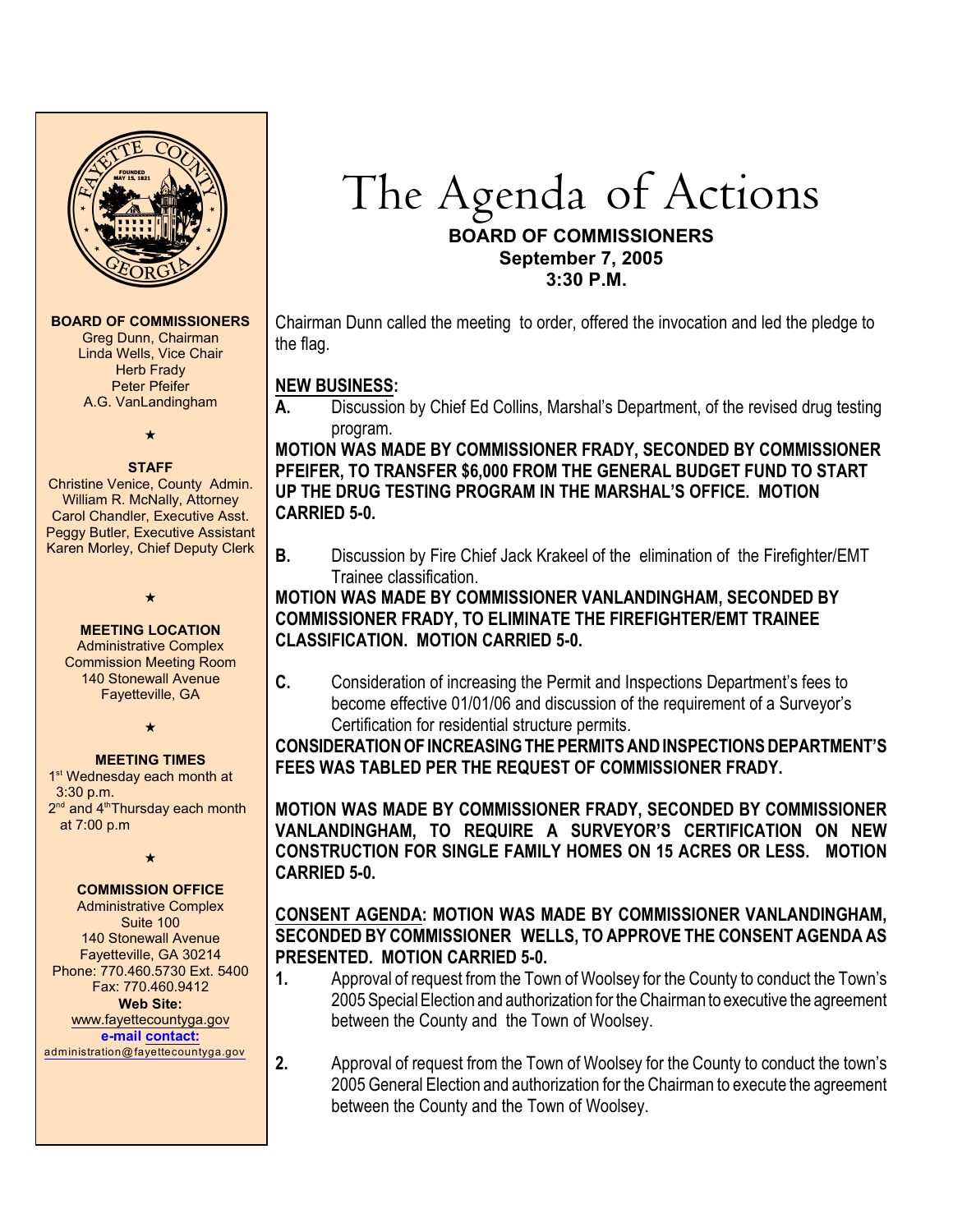## **Agenda of Actions September 7, 2005 Page 2**

- **3.** Approval of request of the Notice to Proceed on the SPLOST Program Projects as required by the SPLOST agreement and recommended by the SPLOST Project Manager Mallett & Associates.
- **4.** Approval of staff's recommendation to proceed with renovations of the Marshal's Office and the Environmental Health Department at a total cost of \$26,215.37.
- **5.** Approval of recommendation of the Water Committee to have Shockley Plumbing, Inc. to perform repairs at the Lake Peachtree creek channel below the spillway and coordinate the lowering of the lake in October 2005 with the City of Peachtree City.
- **6.** Approval of tax abatements and refunds as recommended.
- **7.** Authorization for the Chairman to execute the engagement letter for Cherry, Bekaert & Holland, LLP to update the annual arbitrage rebate calculation for the \$55,250,000 Fayette County Public Facilities Authority Revenue Bonds. Fee for arbitrage related services not to exceed \$2,500.
- **8.** Approval of staff recommendation to purchase water meters from Badger Meter at a price of \$136,468.80.
- **9.** Approval of purchase of Multition Power Lift Stacker for \$2,978 for personnel to lift storage boxes to second level at fire station #6.
- **10.** Approval of staff recommendation for Board to approve items for sale at the September 17, 2005 auction.
- **11.** Approval to request funding from the Georgia Department of Transportation under the Local Assistance Road Project (LARP) for road improvements of 38.62 miles of Fayette County roads.
- **12.** Approval to appoint Chairman Dunn to serve as the designated contact person for the SPLOST projects as required by the SPLOST Management Contract.
- **13.** Approval of minutes for the Board of Commissioners Budget Meeting held on May 17, 2005 and minutes from the Board of Commissioners Meeting held on August 3, 2005.

## **PUBLIC COMMENT:**

Members of the public are allowed up to five minutes each to address the Board on issues of concern other than those items which are on this evening's agenda.

Charles Lungaro, 507 Gingercake Road, Fayetteville, GA expressed his concern over hiring practices of Fayette County.

Gaynelle Stamm, 844 Wagon Wheel Circle, Fayetteville, GA inquired about the update of the sink hole on her street.

## **STAFF REPORTS:**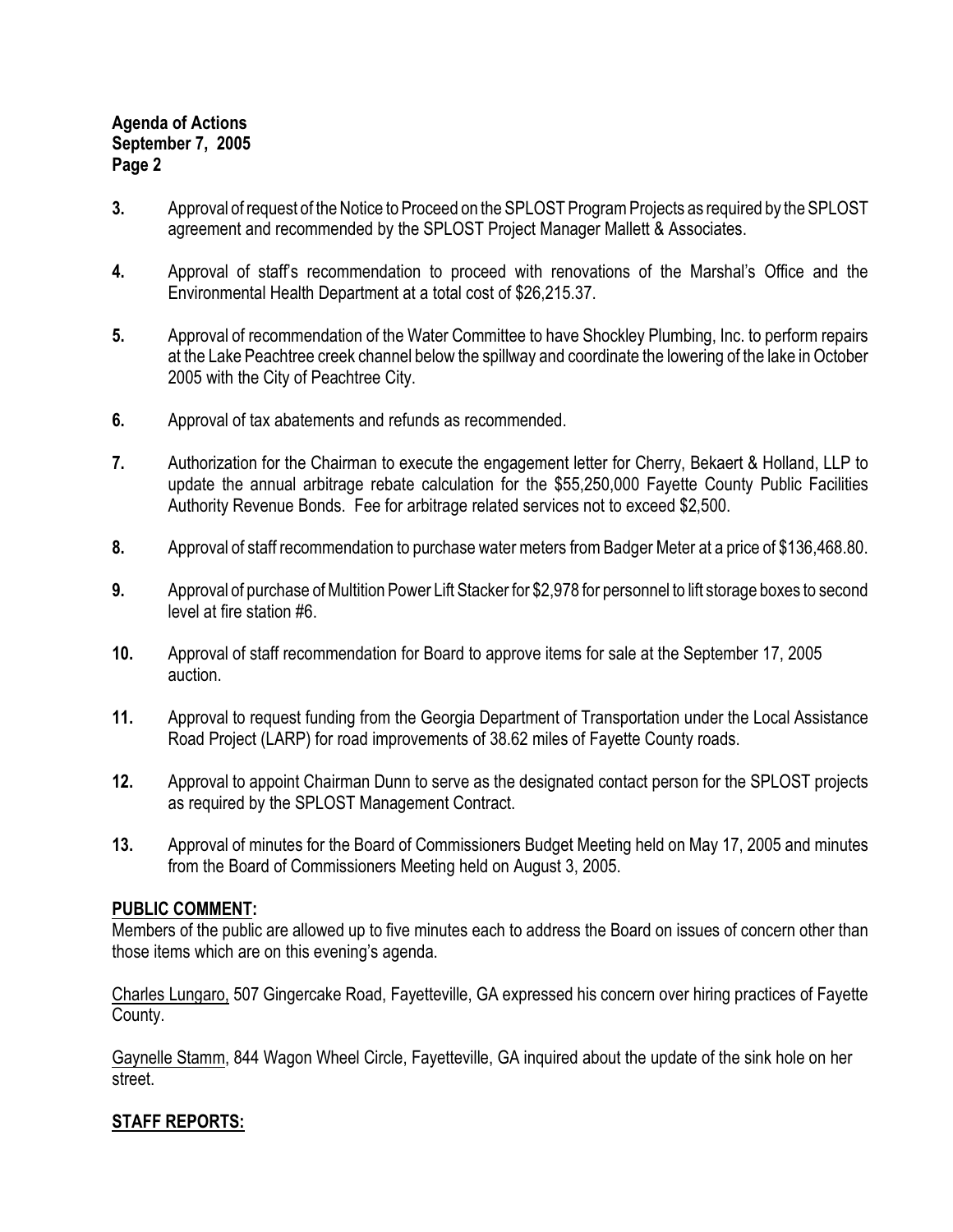**Agenda of Actions September 7, 2005 Page 3**

**County Administrator, Chris Venice,** asked that the Board consider making funds available on an emergency basis to assist the Department of Family and Children Services in their Hurricane Katrina local relief efforts. These funds would only be available with the approval of the County's EMS department which also serves as Fayette County's Emergency Management Agency. These funds would meet the reimbursable standards set by FEMA.

**County Administrator, Chris Venice,** asked that the Board approve the establishment of a separate, dedicated account at Wachovia Bank for employees to make donations to victims of Hurricane Kritina as requested by the employees.

**MOTION WAS MADE BY COMMISSIONER FRADY, SECONDED BY COMMISSIONER WELLS, TO MAKE FUNDS AVAILABLE ON AN EMERGENCY AS-NEEDED BASIS TO ASSIST THE DEPARTMENT OF FAMILY AND CHILDREN SERVICES IN THEIR LOCAL RELIEF EFFORTS AND WOULD MEET THE REIMBURSABLE STANDARDS SET BY FEMA, AND ALSO TO APPROVE A DEDICATED ACCOUNT AT WACHOVIA BANK FOR EMPLOYEE DONATIONS TO VICTIMS OF HURRICANE KATRINA. MOTION CARRIED 5-0.**

**Phil Mallon, Director of Engineering,** asked the Board to authorize him to serve as Fayette County's responsible official with respect to the Georgia Small Municipal Separate Storm Sewer System Notice of Intent.

**MOTION WAS MADE BY COMMISSIONER WELLS, SECONDED BY COMMISSIONER FRADY, DESIGNATING PHIL MALLON AS THE COUNTY'S RESPONSIBLE OFFICIAL WITH RESPECT TO THE NOTICE OF INTENT. MOTION CARRIED 5-0.**

**County Attorney Dennis Davenport,** requested an Executive Session to discuss two legal items with the Board.

## **MOTION WAS MADE BY COMMISSIONER WELLS, SECONDED BY COMMISSIONER PFEIFER, TO ADJOURN TO EXECUTIVE SESSION TO CONSIDER TWO LEGAL ITEMS. MOTION CARRIED 5-0.**

### **EXECUTIVE SESSION:**

**LEGAL:** Attorney Davenport discussed a legal matter with the Board.

## **THE BOARD TOOK NO ACTION ON THIS MATTER.**

**LEGAL:** Attorney Davenport discussed a legal matter with the Board.

**IT WAS THE CONSENSUS OF THE BOARD FOR THE ATTORNEY TO PROCEED IN THIS MATTER.**

**EXECUTIVE SESSION AFFIDAVIT: MOTION WAS MADE BY COMMISSIONER WELLS, SECONDED BY COMMISSIONER FRADY, AUTHORIZING THE CHAIRMAN TO EXECUTE THE EXECUTIVE SESSION AFFIDAVIT AFFIRMING THAT TWO LEGAL ITEMS WERE DISCUSSED IN EXECUTIVE SESSION. MOTION CARRIED 5-0.**

There being no further business to come before the Board, Chairman Dunn adjourned the meeting at 5:50 p.m.